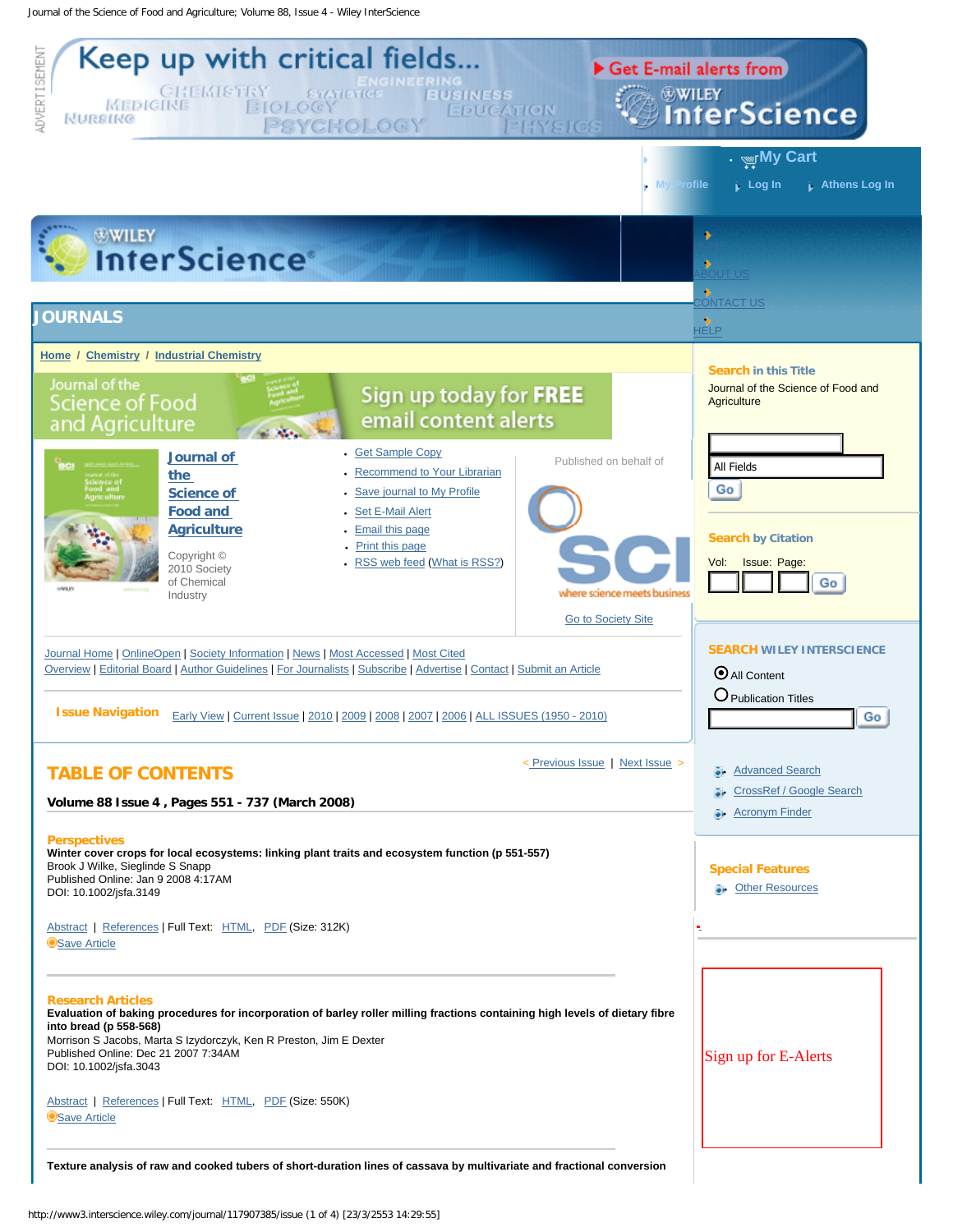Journal of the Science of Food and Agriculture; Volume 88, Issue 4 - Wiley InterScience

**techniques (p 569-580)** Moothandassery S Sajeev, Janardhanan Sreekumar, Subramoney N Moorthy, Girija Suja, Salim Shanavas Published Online: Jan 21 2008 8:59AM DOI: 10.1002/jsfa.3055 **NOW AVAILABLE Biofuels, Bioproducts and Biorefining -**  [Abstract](http://www3.interscience.wiley.com/journal/117891056/abstract) | [References](http://www3.interscience.wiley.com/journal/117891056/references) | Full Text: [HTML](http://www3.interscience.wiley.com/cgi-bin/fulltext/117891056/HTMLSTART), [PDF](http://www3.interscience.wiley.com/cgi-bin/fulltext/117891056/PDFSTART) (Size: 249K) **Biofpr [Save Article](http://www3.interscience.wiley.com/cgi-bin/savedarticleform?ID=117891056&path_ok=/journal/1294/home) First Published Impact Factor 2.909!** The definitive source of information **Mineral contents of some aromatic plants, their growth soils and infusions (p 581-589)** on sustainable products, fuels and Mehmet Zengin, Mehmet Musa Özcan, Ümmühan Çetin, Sait Gezgin energy. Published Online: Nov 8 2007 10:44AM DOI: 10.1002/jsfa.3120 Click here to **[access Biofpr's 2010](http://www3.interscience.wiley.com/journal/114071350/home) [free sample issue](http://www3.interscience.wiley.com/journal/114071350/home)** [Abstract](http://www3.interscience.wiley.com/journal/116839486/abstract) | [References](http://www3.interscience.wiley.com/journal/116839486/references) | Full Text: [HTML](http://www3.interscience.wiley.com/cgi-bin/fulltext/116839486/HTMLSTART), [PDF](http://www3.interscience.wiley.com/cgi-bin/fulltext/116839486/PDFSTART) (Size: 149K) **SUBSCRIBE IN 2010 [Save Article](http://www3.interscience.wiley.com/cgi-bin/savedarticleform?ID=116839486&path_ok=/journal/1294/home) Institutions** • [Click here for complete subscription](https://secure.interscience.wiley.com/jcatalog/subscribe.jsp?oid=114071350&issn=1932-104X) [details](https://secure.interscience.wiley.com/jcatalog/subscribe.jsp?oid=114071350&issn=1932-104X) **Effects of extraction temperature, ionic strength and contact time on efficiency of bis(2-ethylhexyl) sodium sulfosuccinate (AOT) reverse micellar backward extraction of soy protein and isoflavones from soy flour (p 590-596)** Xiaoyan Zhao, Fusheng Chen, Gusoheng Gai, Junqi Chen, Wentong Xue, Lite Lee **ALSO OF INTEREST** Published Online: Dec 5 2007 8:25AM DOI: 10.1002/jsfa.3121 **[www.biofpr.com](http://www.biofpr.com/view/0/index.html) Biofpr** (Bolpr - New journal for 2) [Abstract](http://www3.interscience.wiley.com/journal/117351619/abstract) | [References](http://www3.interscience.wiley.com/journal/117351619/references) | Full Text: [HTML](http://www3.interscience.wiley.com/cgi-bin/fulltext/117351619/HTMLSTART), [PDF](http://www3.interscience.wiley.com/cgi-bin/fulltext/117351619/PDFSTART) (Size: 138K) **[Save Article](http://www3.interscience.wiley.com/cgi-bin/savedarticleform?ID=117351619&path_ok=/journal/1294/home) By-products from viticulture and the wine industry: potential as sources of nutrients for ruminants (p 597-604)** The dedicated FREE online resource for the Eduarda Molina-Alcaide, Abdelmajid Moumen, A Ignacio Martín-García biofuel, bioproduct and biorefining Published Online: Dec 5 2007 8:27AM community. DOI: 10.1002/jsfa.3123 [Register now for FREE access](http://www.biofpr.com/view/0/index.html) [Abstract](http://www3.interscience.wiley.com/journal/117351618/abstract) | [References](http://www3.interscience.wiley.com/journal/117351618/references) | Full Text: [HTML](http://www3.interscience.wiley.com/cgi-bin/fulltext/117351618/HTMLSTART), [PDF](http://www3.interscience.wiley.com/cgi-bin/fulltext/117351618/PDFSTART) (Size: 138K) **[Save Article](http://www3.interscience.wiley.com/cgi-bin/savedarticleform?ID=117351618&path_ok=/journal/1294/home) ALSO OF INTEREST New biofpr.com survey - now online! Microbiological quality of fresh fruit and vegetable products in Catalonia (Spain) using normalised plate-counting methods [We are interested in your feedback.](http://www.biofpr.com/view/0/biofprsurvey.html) and real time polymerase chain reaction (QPCR) (p 605-611) [Simply complete 5 quick questions in](http://www.biofpr.com/view/0/biofprsurvey.html)**  Esther Badosa, Rosalia Trias, Dolors Parés, Maria Pla, Emilio Montesinos Published Online: Dec 5 2007 8:34AM **[our new online survey.](http://www.biofpr.com/view/0/biofprsurvey.html)**  DOI: 10.1002/jsfa.3124 You will be entered into our prize draw to WIN a free personal print subscription to [Abstract](http://www3.interscience.wiley.com/journal/117351617/abstract) | [References](http://www3.interscience.wiley.com/journal/117351617/references) | Full Text: [HTML](http://www3.interscience.wiley.com/cgi-bin/fulltext/117351617/HTMLSTART), [PDF](http://www3.interscience.wiley.com/cgi-bin/fulltext/117351617/PDFSTART) (Size: 145K) Biofpr Journal! **[Save Article](http://www3.interscience.wiley.com/cgi-bin/savedarticleform?ID=117351617&path_ok=/journal/1294/home)** Click here to begin the biofpr.com survey **Evaluation of antioxidative performance of tomato extracts obtained by different methods (p 612-618)** Ching-Hui Chang, Yung-Chuan Liu Published Online: Dec 5 2007 8:36AM DOI: 10.1002/jsfa.3125 [Abstract](http://www3.interscience.wiley.com/journal/117353828/abstract) | [References](http://www3.interscience.wiley.com/journal/117353828/references) | Full Text: [HTML](http://www3.interscience.wiley.com/cgi-bin/fulltext/117353828/HTMLSTART), [PDF](http://www3.interscience.wiley.com/cgi-bin/fulltext/117353828/PDFSTART) (Size: 152K) **[Save Article](http://www3.interscience.wiley.com/cgi-bin/savedarticleform?ID=117353828&path_ok=/journal/1294/home) Screening of phenylalanine ammonia lyase in plant tissues, and retention of activity during dehydration (p 619-625)** Andrea Goldson, Melanie Lam, Christine H Scaman, Sabine Clemens, Allison Kermode Published Online: Dec 13 2007 8:39AM DOI: 10.1002/jsfa.3126 [Abstract](http://www3.interscience.wiley.com/journal/117862078/abstract) | [References](http://www3.interscience.wiley.com/journal/117862078/references) | Full Text: [HTML](http://www3.interscience.wiley.com/cgi-bin/fulltext/117862078/HTMLSTART), [PDF](http://www3.interscience.wiley.com/cgi-bin/fulltext/117862078/PDFSTART) (Size: 289K) **[Save Article](http://www3.interscience.wiley.com/cgi-bin/savedarticleform?ID=117862078&path_ok=/journal/1294/home) Effect of diatomaceous earth on the performance and blood variables of broiler chicks during experimental aflatoxicosis (p 626-632)** Mehrdad Modirsanei, Behzad Mansoori, Ali Reza Khosravi, Mohammad Mehdi Kiaei, Parvaneh Khazraeinia, Mohsen Farkhoy, Zahra Masoumi Published Online: Nov 26 2007 9:37AM DOI: 10.1002/jsfa.3127 [Abstract](http://www3.interscience.wiley.com/journal/117347180/abstract) | [References](http://www3.interscience.wiley.com/journal/117347180/references) | Full Text: [HTML](http://www3.interscience.wiley.com/cgi-bin/fulltext/117347180/HTMLSTART), [PDF](http://www3.interscience.wiley.com/cgi-bin/fulltext/117347180/PDFSTART) (Size: 123K) **[Save Article](http://www3.interscience.wiley.com/cgi-bin/savedarticleform?ID=117347180&path_ok=/journal/1294/home)**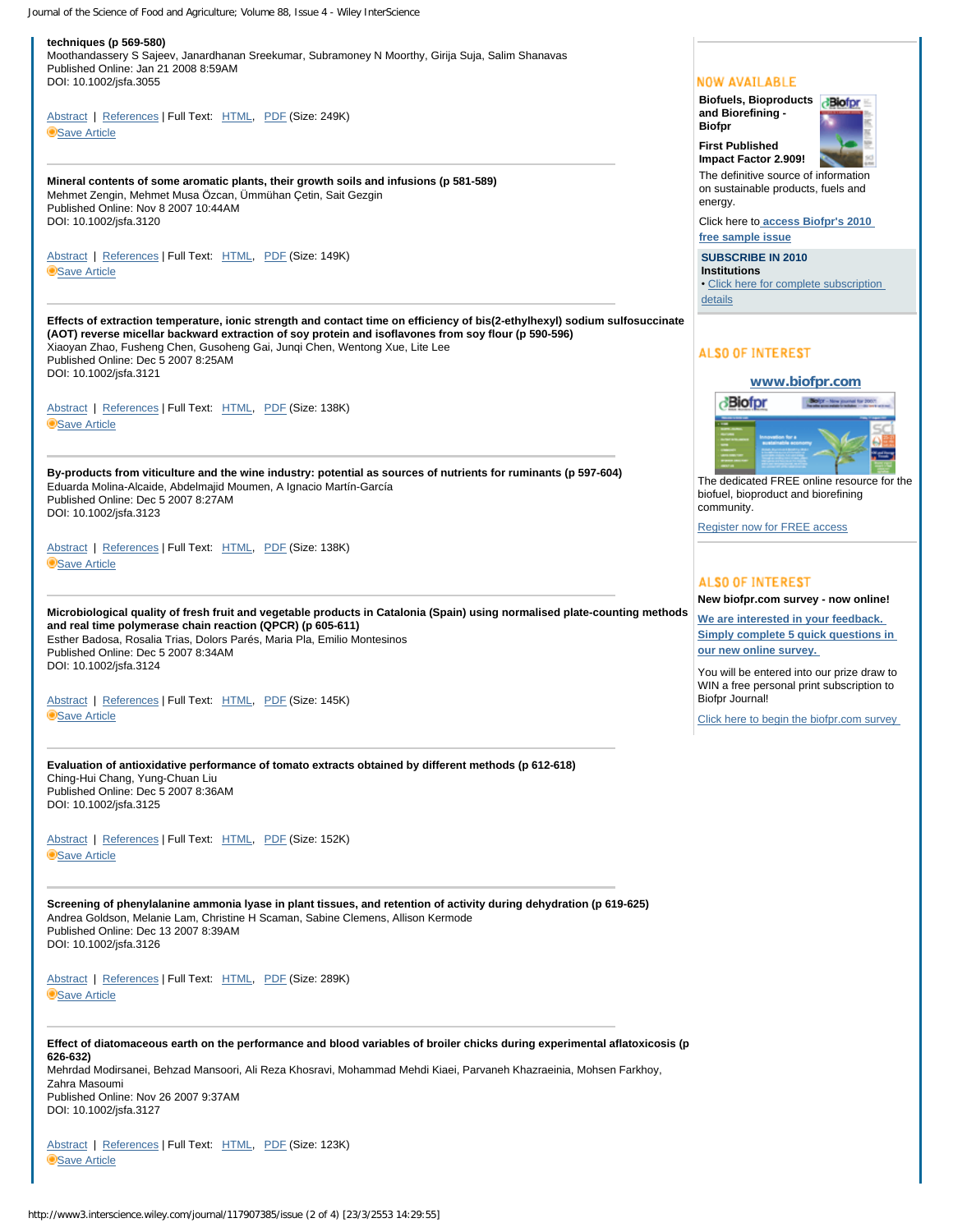| Protection of deoxyribose and DNA from degradation by using aqueous extracts of several wild plants (p 633-640)<br>Maria S Gião, M L González-Sanjosé, Pilar Muñiz, M D Rivero-Pérez, Monika Kosinska, Manuela E Pintado, F Xavier Malcata<br>Published Online: Dec 11 2007 8:41AM<br>DOI: 10.1002/jsfa.3128                                |  |
|---------------------------------------------------------------------------------------------------------------------------------------------------------------------------------------------------------------------------------------------------------------------------------------------------------------------------------------------|--|
| Abstract   References   Full Text: HTML, PDF (Size: 310K)<br>Save Article                                                                                                                                                                                                                                                                   |  |
| Estimates of basal ileal endogenous losses of amino acids by regression analysis and determination of standardised ileal<br>amino acid digestibilities from casein in newly weaned pigs (p 641-651)<br>Meike Eklund, Rainer Mosenthin, Hans-Peter Piepho, Meike Rademacher<br>Published Online: Dec 5 2007 8:40AM<br>DOI: 10.1002/jsfa.3129 |  |
| Abstract   References   Full Text: HTML, PDF (Size: 164K)<br>Save Article                                                                                                                                                                                                                                                                   |  |
| Comparison of in vitro starch digestibility methods for predicting the glycaemic index of grain foods (p 652-658)<br>Kirsty A Germaine, Samir Samman, Catherine G Fryirs, Patricia J Griffiths, Stuart K Johnson, Kenneth J Quail<br>Published Online: Dec 13 2007 8:36AM<br>DOI: 10.1002/jsfa.3130                                         |  |
| Abstract   References   Full Text: HTML, PDF (Size: 137K)<br>Save Article                                                                                                                                                                                                                                                                   |  |
| Study of lipase-catalysed synthesis of ascorbyl benzoate in cyclohexanone using response surface methodology (p 659-<br>666)<br>Long-Xian Lv, Shao-Yun Chen, Yong-Quan Li<br>Published Online: Dec 5 2007 8:22AM<br>DOI: 10.1002/jsfa.3132                                                                                                  |  |
| Abstract   References   Full Text: HTML, PDF (Size: 778K)<br>Save Article                                                                                                                                                                                                                                                                   |  |
| Effect of Iberian x Duroc genotype on composition and sensory properties of dry-cured ham (p 667-675)<br>Maria Rosario Ramírez, Ramón Cava<br>Published Online: Dec 13 2007 8:37AM<br>DOI: 10.1002/jsfa.3133                                                                                                                                |  |
| Abstract   References   Full Text: HTML, PDF (Size: 163K)<br>Save Article                                                                                                                                                                                                                                                                   |  |
| Characterisation of musk lime (Citrusmicrocarpa) seed oil (p 676-683)<br>Yanty NA Manaf, Azizah Osman, Oi M Lai, Kamariah Long, Hasanah M Ghazali<br>Published Online: Dec 13 2007 8:44AM<br>DOI: 10.1002/jsfa.3134                                                                                                                         |  |
| Abstract   References   Full Text: HTML, PDF (Size: 335K)<br>Save Article                                                                                                                                                                                                                                                                   |  |
| Matrix glycan depolymerisation and xyloglucan endohydrolase activities in ethylene-treated watermelon (Citrullus lanatus)<br>fruit (p 684-689)<br>Yasar Karakurt, Noboru Muramatsu, Jiwon Jeong, Brandon M Hurr, Donald J Huber<br>Published Online: Dec 5 2007 8:38AM<br>DOI: 10.1002/jsfa.3135                                            |  |
| Abstract   References   Full Text: HTML, PDF (Size: 253K)<br>Save Article                                                                                                                                                                                                                                                                   |  |
| Understanding consumer preferences for rice wines using sensory data (p 690-698)<br>Seung-Joo Lee, Kwang-Geun Lee<br>Published Online: Dec 13 2007 8:33AM<br>DOI: 10.1002/jsfa.3137                                                                                                                                                         |  |
| Abstract   References   Full Text: HTML, PDF (Size: 152K)<br>Save Article                                                                                                                                                                                                                                                                   |  |